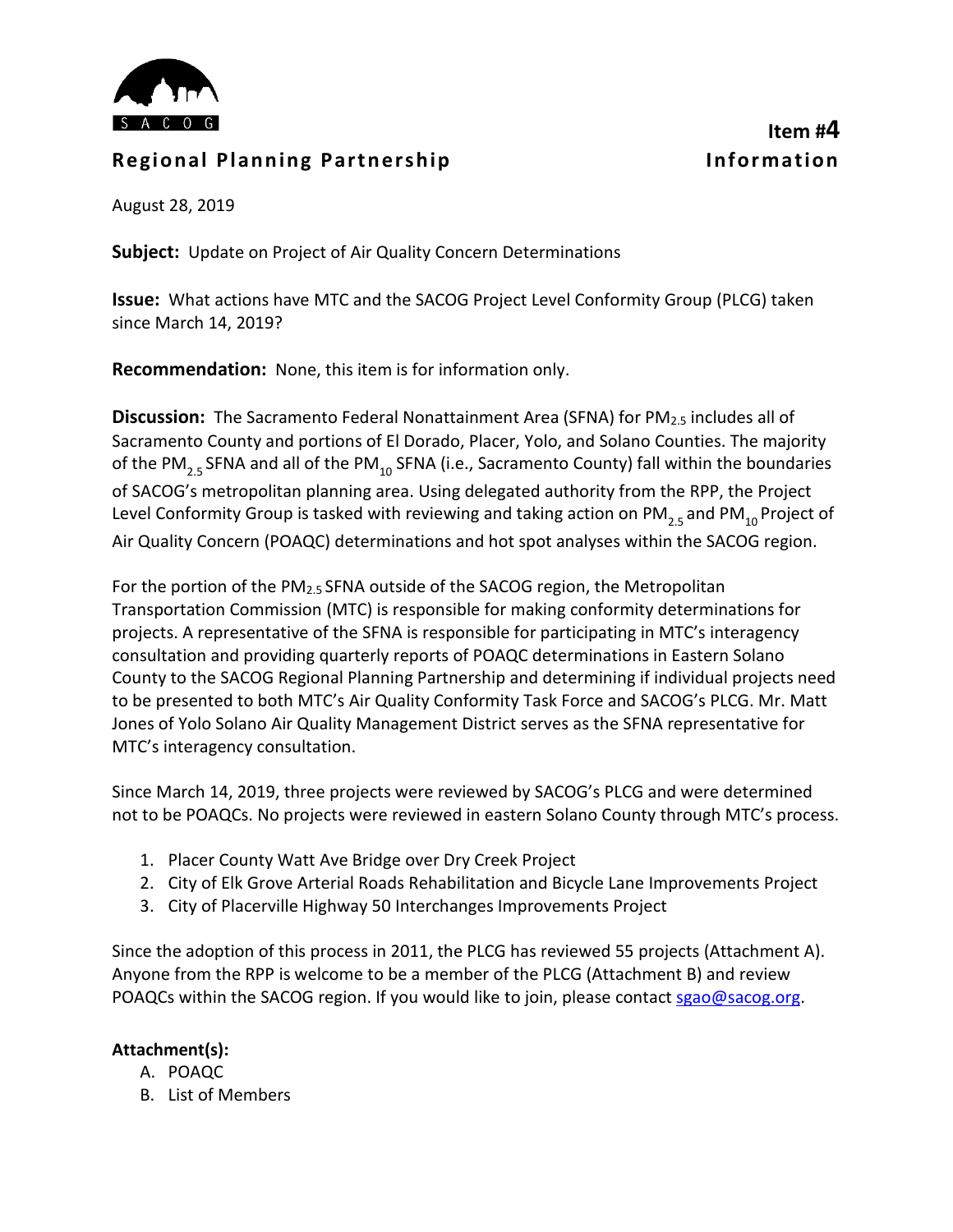**Key Staff:** Renée Devere-Oki, Regional Air Quality Planning Team Manager, (916) 340-6219 Shengyi Gao, Transportation Analyst, (916) 340-6239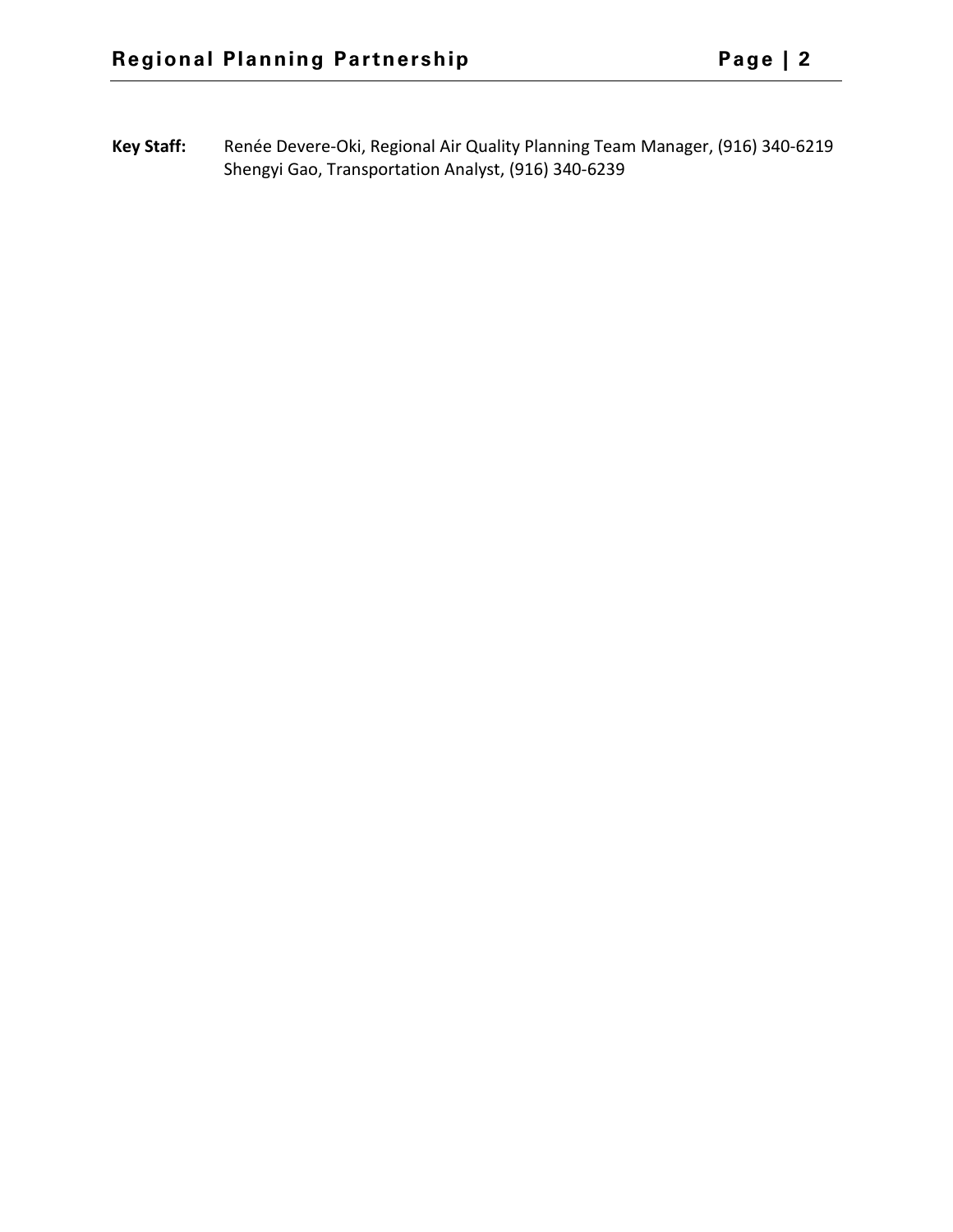Attachment A

**Actions Taken by the Project Level Conformity Group, September 2011 through March 2019.**

|                | Date                   |                    |                                                      |                        |                                                                                                                                |                                                               |
|----------------|------------------------|--------------------|------------------------------------------------------|------------------------|--------------------------------------------------------------------------------------------------------------------------------|---------------------------------------------------------------|
| #              | Circulated             | <b>Action Date</b> | Action                                               | ID                     | Title                                                                                                                          | Sponsor                                                       |
| $\mathbf{1}$   | 12/23/2011             |                    | 1/4/2012 POAQC Approved                              | CAL20452               | SR 113/SR 99 Interchange                                                                                                       | Caltrans District 3                                           |
| $\overline{2}$ | 1/19/2012              |                    | 1/27/2012 POAQC Approved                             | PLA25502               | Rocklin Rd/Meyers St. Roundabout                                                                                               | City of Rocklin Division of<br>Engineering                    |
| 3              | 4/23/2012              |                    | 5/10/2012 POAQC Approved                             | SAC24470               | White Rock Rd. - Sunrise Blvd. to City Limits                                                                                  | City of Rancho Cordova                                        |
| 4              | 7/5/2012               |                    | 7/17/2012 POAQC Approved                             | PLA25499               | Rocklin Rd/Grove St Roundabout                                                                                                 | City of Rocklin Division of<br>Engineering                    |
| 5              | 8/6/2012               |                    | 8/13/2012 POAQC Approved                             | PLA25252               | Swetzer Road / King Road Signalization                                                                                         | Town of Loomis Dept of Public<br>Works                        |
| 6              | 9/11/2012              |                    | 9/18/2012 POAQC Approved                             | SAC16800               | Fair Oaks Boulevard Improvements Phase 2                                                                                       | Sacramento County Dept of<br>Transportation                   |
| $\overline{7}$ | 12/5/2012              |                    | 4/23/2013* POAQC Approved*                           | PLA25440               | I-80/SR 65 Interchange Improvements                                                                                            | <b>Placer County Transportation</b><br><b>Planning Agency</b> |
| 8              | 1/4/2013               |                    | 2/4/2013 POAQC Approved                              | PLA20721/<br>PLA25299  | Placer Parkway Project                                                                                                         | Placer County Dept of Public<br>Works                         |
| 9              | 3/21/2013              |                    | 3/28/2013 POAQC Approved                             | PLA25520               | Oak Street Improvements                                                                                                        | City of Roseville Dept of Public<br>Works                     |
| 10             | 4/15/2013              |                    | 4/30/2013 POAQC Approved                             | PLA25509               | Nelson Ln/Markham Ravine Bridge Replacement                                                                                    | City of Lincoln Dept of Public<br>Works                       |
| 11             | 4/9/2014               |                    | 5/5/2014 POAQC Approved                              | YOL17400               | Kentucky Avenue Widening & Complete Streets                                                                                    | City of Woodland                                              |
| 12             | 12/11/2014             |                    | 12/19/2014 POAQC Approved                            | SAC24610 &<br>SAC24656 | 14th Ave. Extension Phase 1 & 2                                                                                                | City of Sacramento                                            |
| 13             | 12/20/2014             |                    | 12/22/2014 POAQC Approved                            | YOL19329               | Pioneer Bluff Bridge Phase 2 - Village Parkway Extension                                                                       | City of West Sacramento                                       |
| 14             | 2/20/2015              |                    | 2/23/2015 POAQC from 2007 Reaf                       | SAC24220               | Rancho Cordova Parkway Interchange                                                                                             | City of Rancho Cordova                                        |
| 15             | 5/8/2015               |                    | 5/22/2015 POAQC Approved                             | SAC21280               | Green Valley Road Widening                                                                                                     | City of Folsom                                                |
|                |                        |                    |                                                      | PLA25542 &             |                                                                                                                                | <b>Placer County Transportation</b>                           |
| 16             | 8/11/2015              |                    | 8/26/2015 POAQC Approved                             | PLA25519               | I-80 EB and WB Auxiliary Lane                                                                                                  | <b>Planning Agency</b>                                        |
| 17             | 12/8/2015              |                    | 12/8/2015 POAQC Approved                             | SAC24380               | Elk Grove - Florin Rd. Bridge                                                                                                  | Sacramento County Dept of<br>Transportation                   |
| 18             | 12/8/2015              |                    | 12/16/2015 POAQC Approved                            | PLA25440               | I-80/SR 65 Interchange Improvements Phase 1A                                                                                   | Placer County Transportation<br><b>Planning Agency</b>        |
| 19             | 4/14/2016              |                    | 4/28/2016 POAQC Approved                             | CAL20695               | Ramp Meters at Various Locations (G13 Contingency Project)                                                                     | <b>Caltrans District 3</b>                                    |
| 20             | 4/14/2016              |                    | 4/18/2016 POAQC Approved                             | SAC24650               | is Fair Oaks Boulevard Improvements, Phase 3B                                                                                  | Sacramento County                                             |
| 21             | 4/18/2016              |                    | 4/25/2016 POAQC Approved                             | CAL18838               | US 50 HOV Lanes, I-5 to Watt Ave.                                                                                              | <b>Caltrans District 3</b>                                    |
| 22             | 6/3/2016               |                    | 6/13/2016 POAQC Approved                             | SAC24094               | Kammerer Rd. Extension                                                                                                         | Sacramento County                                             |
| 23             | 6/17/2016              |                    | 8/9/2016 POAQC Approved                              | PLA25529               | SR 65 Capacity & Operational Improvements Phase 1                                                                              | Placer County Transportation<br><b>Planning Agency</b>        |
| 24             | 12/6/2016              |                    | 12/9/2016 POAQC Approved                             | CAL20700               | I-5 Road Rehab Project                                                                                                         | Caltrans District 3                                           |
| 25             | 12/8/2016              |                    | 12/9/2016 POAQC Approved                             | CAL20679               | SR 70 Safety Improvements                                                                                                      | Caltrans District 3                                           |
| 26             | 12/19/2016             |                    | 12/23/2016 POAQC Approved                            | VAR56128               | Capital Southeast Connector - D2                                                                                               | Southeast Connector JPA                                       |
| 27             | 12/20/2016             |                    | 1/12/2017 POAQC Approved                             | SAC24700               | Southeast Connector JPA project, Capital Southeast Connector - B2                                                              | Southeast Connector JPA                                       |
| 28             | 12/23/2016             |                    | 12/27/2016 POAQC Approved                            | CAL20705               | US 50 65th St to Howe Ave. Auxiliary Lane                                                                                      | Caltrans District 3                                           |
| 29             | 1/20/2017              |                    | 1/20/2017 POAQC Approved                             | SUT18865               | Live Oak Collaborative Highway 99 Streetscape Improvements                                                                     | City of Live Oak                                              |
| 30             | 5/3/2017               |                    | 5/4/2017 POAQC Approved                              | PLA25501               | Washington Blvd/Andora Bridge Widening                                                                                         | City of Roseville                                             |
| 31             | 6/2/2017               |                    | 6/2/2017 POAQC Approved                              | CAL20728               | Realign Curves on State Route (SR) 49                                                                                          | City of Auburn                                                |
| 32             | 6/16/2017              |                    | 6/19/2017 POAQC Approved                             | SAC24255               | US 50/Hazel Interchange Project                                                                                                | Sacramento County                                             |
| 33             | 6/23/2017              |                    | 6/28/2017 POAQC Approved                             | ELD19347               | Western Placerville Interchanges Project                                                                                       | City of Placerville                                           |
| 34             | 7/7/2017               |                    | 7/7/2017 POAQC Approved                              | SAC24380               | Elk Grove-Florin Road Bridge Project                                                                                           | Sacramento County                                             |
|                |                        |                    |                                                      |                        |                                                                                                                                |                                                               |
| 35             | 7/17/2017              |                    | 7/28/2017 POAQC Approved                             | CAL20502               | Caltrans project, widening ramps and installing ramp meters at fourteen on-<br>ramp locations along State Route (SR) 51 and 99 | Sacramento County                                             |
| 36             | 7/20/2017              |                    | 7/25/2017 POAQC Approved                             | PLA25635               | Intersection of Rocklin Road and Pacific Street Project                                                                        | City of Rocklin                                               |
| 37             | 9/13/2017              |                    | 9/18/2017 POAQC Approved                             | SAC24998               | Improve and transform the North 12 <sup>th</sup> Street Project                                                                | City of Sacramento                                            |
| 38             | 11/28/2017             |                    | 11/29/2017 POAQC Approved                            | SAC24703               | Zinfandel Drive interchange improvement                                                                                        | City of Rancho Cordova                                        |
| 39             | 12/4/2017              |                    | 12/11/2017 POAQC Approved                            | CAL20707               | Caltrans Antelope WIM update                                                                                                   | Caltrans                                                      |
| 40             | 12/18/2017             |                    | 12/19/2017 POAQC Approved                            | SAC24749               | Fair Oaks Blvd bike and Pedestrian mobility                                                                                    | Sacramento County                                             |
| 41<br>42       | 1/10/2018<br>1/25/2018 |                    | 1/11/2018 POAQC Approved<br>1/25/2018 POAQC Approved | CAL20541<br>SAC25000   | SR49 Improvements                                                                                                              | Caltrans<br>City of Sacramento                                |
| 43             | 1/26/2018              |                    | 2/12/2018 POAQC Approved                             | PLA25647               | City of Sacramento safety and pedestrian improvements<br>City of Roseville Atlantic St on-ramp                                 | City of Roseville                                             |
| 44             | 2/23/2018              |                    | 3/5/2018 POAQC Approved                              | SAC24250ELD19468       | Capital SouthEast Connector D3E1 Project                                                                                       | City of Folsom, Sacramento                                    |
|                |                        |                    |                                                      |                        |                                                                                                                                | County, and El Dorado County                                  |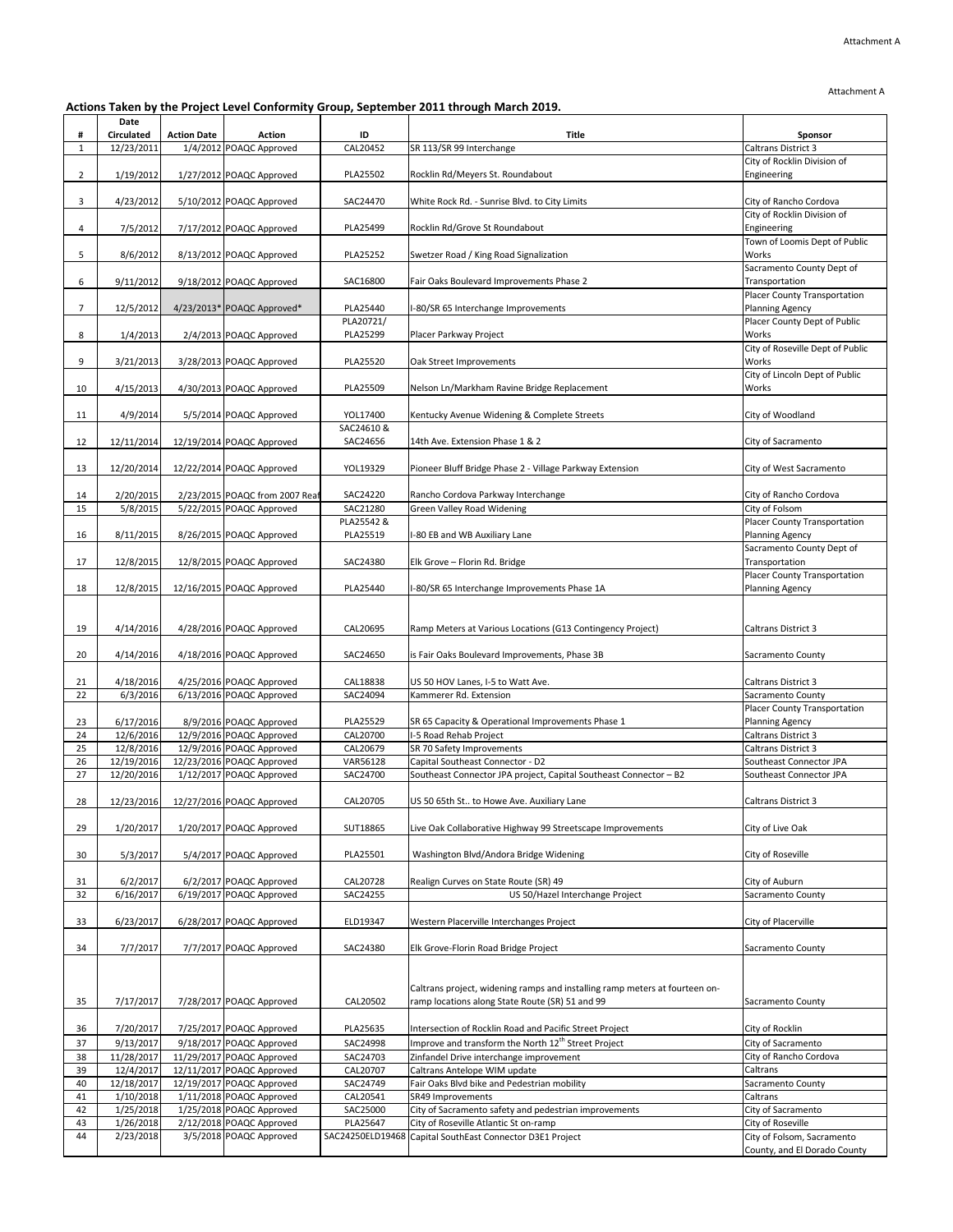| 45                                                                                          | 3/29/2018 |           | 4/3/2018 POAQC Approved  |          | SAC24700SAC24119 Capital SouthEast Connector B2 Project              | City of Elk Grove, Sacramento |  |
|---------------------------------------------------------------------------------------------|-----------|-----------|--------------------------|----------|----------------------------------------------------------------------|-------------------------------|--|
|                                                                                             |           |           |                          |          |                                                                      | County                        |  |
| 46                                                                                          | 5/4/2018  |           | 5/7/2018 POAQC Approved  | SAC25009 | Franklin Blvd Project                                                | City of Sacramento            |  |
| 47                                                                                          | 5/24/2018 |           | 5/25/2018 POAQC Approved | SAC24683 | I St Bridge Replacement Project                                      | City of Sacramento            |  |
| 48                                                                                          | 7/11/2018 |           | 7/11/2018 POAQC Approved | YOL19288 | City of West Sacramento Multi-modal Connectivity Improvement Project | City of West Sacramento       |  |
| 49                                                                                          | 7/23/2018 |           | 7/23/2018 POAQC Approved | CAL20761 | Caltrans WB50 Ramp Improvement Project                               | Caltrans                      |  |
| 50                                                                                          | 8/24/2018 |           | 9/10/2018 POAQC Approved | YOL17140 | City of Davis and Caltrans Richards Blvd Project                     | City of Davis and Caltrans    |  |
| 51                                                                                          | 12/6/2018 | 12/7/2018 | POAQC Approved           |          | SAC24094/SAC24114 Kammerer Rd Extension (Connector Segment)          | Sacramento County             |  |
| 52                                                                                          | 1/28/2019 | 1/28/2019 | POAQC Approved           | SAC25035 | Power Inn Rd Improvements project                                    | Sacramento County             |  |
|                                                                                             |           |           |                          |          |                                                                      |                               |  |
|                                                                                             |           |           |                          |          |                                                                      |                               |  |
| Actions Taken by the Project Level Conformity Group, March 15, 2019 through August 20, 2019 |           |           |                          |          |                                                                      |                               |  |
| 53                                                                                          | 3/29/2019 |           | 4/1/2019 POAQC Approved  | PLA25535 | County of Placer Watt Ave Bridge over Dry Creek Project              | County of Placer              |  |
| 54                                                                                          | 4/3/2019  |           | 4/15/2019 POAQC Approved | SAC25011 | Arterial Roads Rehabilitation and Bicycle Lane Improvements Project  | <b>City of Elk Grove</b>      |  |
| 55                                                                                          | 7/8/2019  |           | 7/10/2019 POAQC Approved | ELD19519 | City of Placerville Highway 50 Interchanges Improvements             | <b>City of Placerville</b>    |  |